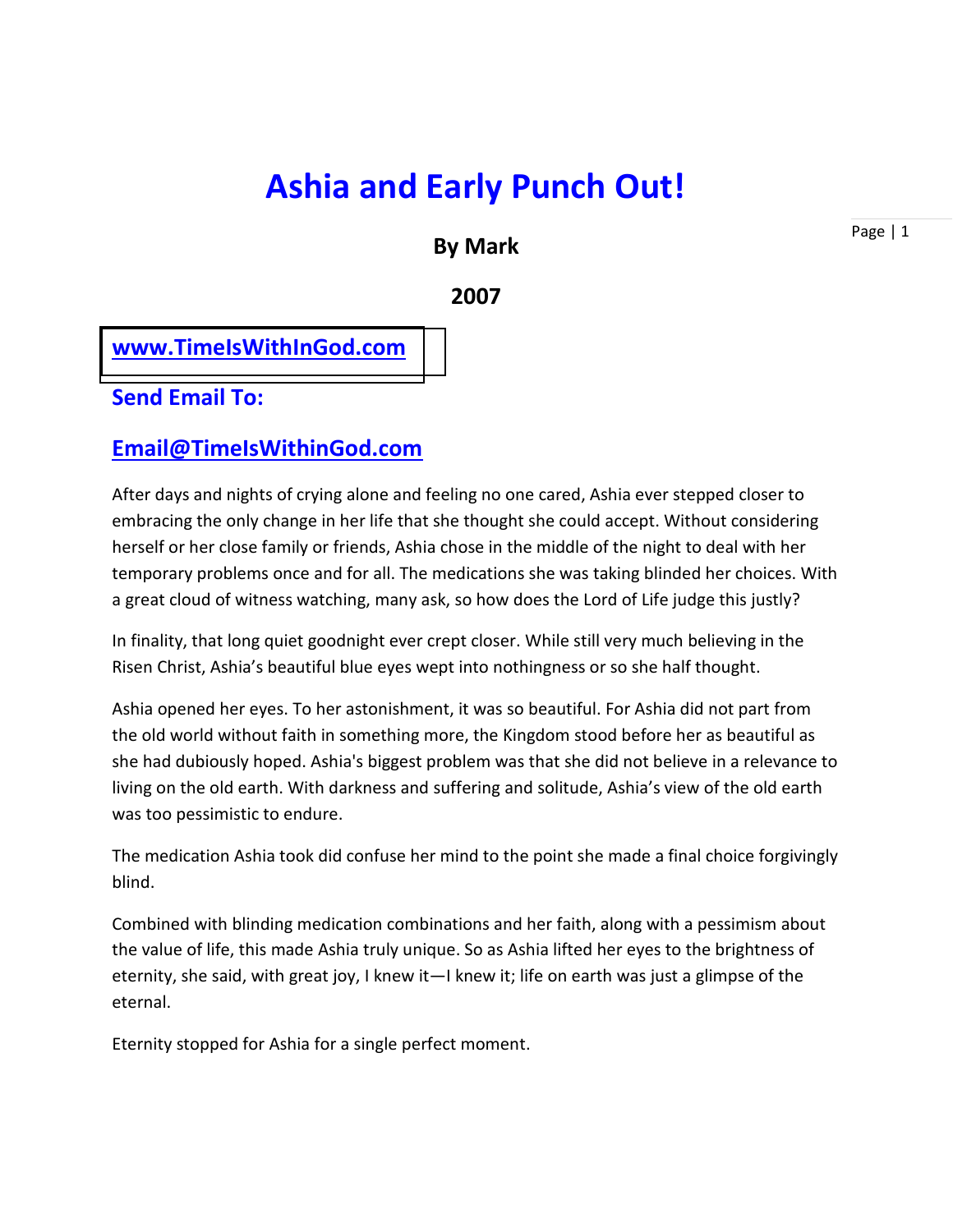Ashia looked at a flower on the ground at her feet. What color—I have never seen such color? As she breathed in like she had never breathed before, Ashia inhaled with all her being the scent and color of a single rose like she had never smelled a rose before. She bent to the ground and spent several moments smelling the beauty of one flower after another—caught in an eternity of single moments. The life she craved was here and now. For the moment, the frustrations of the old earth life fled away forever—or so she thought.

Page | 2

As Ashia muttered to the flowers, she stated, I knew Jesus was the Messiah. I just knew it. I knew His word was the truth, and people loved the temporal life too much.

Having been completely consumed with flowers in her first moments, she finally looked up and saw a river. Though the beauty of the river that flowed through eternity was right before her all along, just like the people gathered around her, she had not seen the river of life for the flowers at her feet.

Yet, when Ashia looked up, she exclaimed out loud, The River of life taught from of old as the pathway into the Kingdom of the Lord and His Christ—it's true!

Then standing motionless herself, Ashia rolled her head toward the Heavens still trapped in the breath of her first eternal moments. Ashia looked up to the stars. In her astonishment they looked bent and stretched. Then she realized that Heaven, the Kingdom of God was in motion. It moves in its own universe perpetually where or (should it be said) when there is no time—a place forever is its only name—eternity.

Ashia then said to herself, the entire Kingdom of Heaven is moving at the speed of light and it makes the starlight streak across the sky.

Ashia considered her revelation and said simply out loud, we should have thought of that!

Ashia mussed the teachings of the little Jewish man which taught that time would stand still at the speed of light. Ashia pondered in her heart that Einstein hit it right on the nose when he said there would be no time at such speeds and that light would be stretched in eternity. She wondered; did Einstein know all along that the Kingdom of Heaven was in motion? At that moment Ashia mused, she became aware someone was looking at her for the first time. As she turned, she could see her dad whom she had loved so deeply in the old world and she so deeply craved to see again. Her dad had lived and died by faith in his own time, having left a hole in Ashia's heart since his departure.

Ashia ran into her dad's arms. His hair, his eyes, everything about him was the same but different. As she patted his face so delicately,

Daddy, you look so young!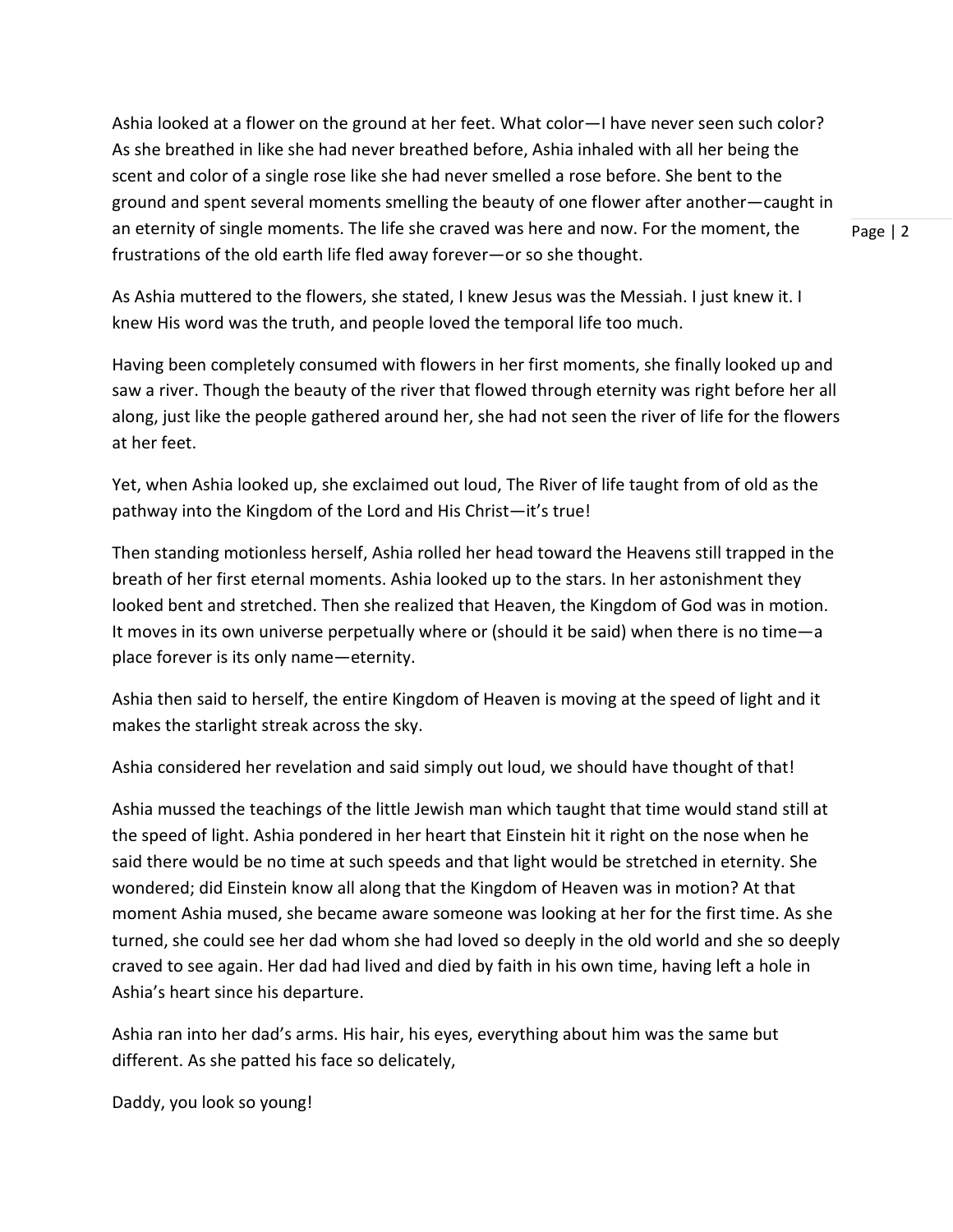With a true father's heart, he said, Ashia I welcome you. There is so much to show you. Your great grandmother wanted to see you first, but I insisted in seeing you before anyone else. First: I must tell you something!

Yes daddy—Ashia asked. My beloved daughter, he proclaimed, you are forgiven.

What do you mean daddy, Ashia interrupted?

He spoke again; I know the circumstances that led to your coming here early. We all were watching everything.

Who was watching what?

All the Host of Heaven—we all watch those we love. Daughter you do not belong here right now. Look at your robe.

Ashia looked down. Yes, the blue tassels that symbolize the covenant of God were at the foot of her robe, but above that was something else.

Ashia's dad looked at her. Daughter you should not have done that. You should have waited for your own time. Father God has forgiven you because you loved so much and believed so hard in His sacrifice and mercy for you on the old earth, but you should not have done that.

I know daddy. I just did not want to be there anymore—Ashia responded with her head held low before her mentor.

Yes, daughter we know; we all know. With a father's index finger under Ashia's chin, he lifted her head for her to face him and her new reality.

What do you mean daddy? As Ashia's head slipped off her father's finger, looking back at the ground.

We were all watching everything. He continued; everyone knows everything about those who endure faithfully. Does not the scripture say plainly (paraphrased) Since we are surrounded by such a great cloud of witnesses, let us throw off everything that hinders. We were watching my daughter. Your faith and your love and the goodness of Father God has saved you through Christ's sacrifice.

But!...

As Ashia's head rose up, ready to listen, she said: But –what daddy, Ashia said?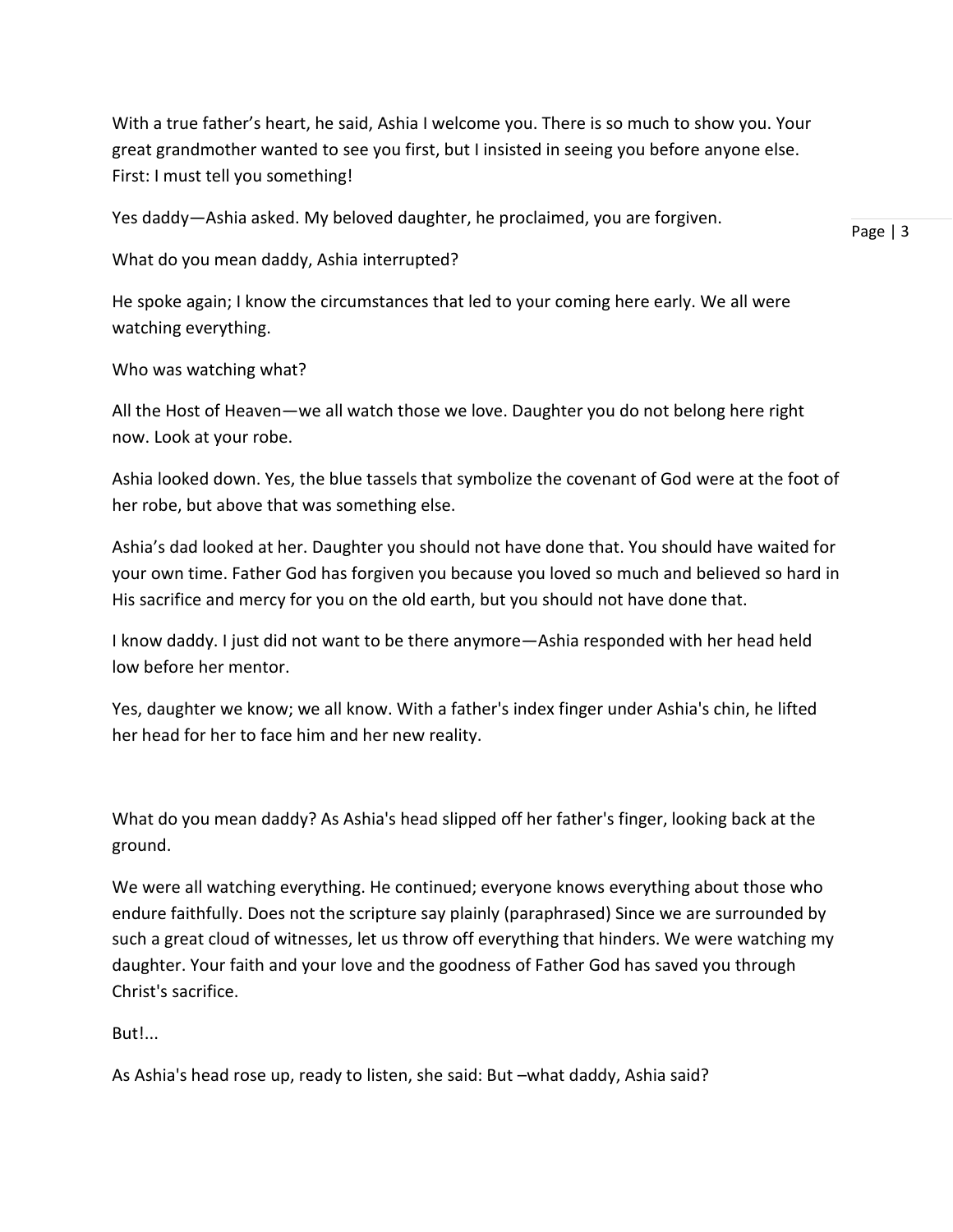We never dreamed in the old earth how Father God would deal with those like you; and, I must say the judgment is just but very harsh.

With an argumentative tone in her voice, Ashia said, I thought I was forgiven.

Page | 4 You are my daughter, but you do not deserve all the same things of others that have endured and given all to the last minute of their duty.

I suppose not, Ashia admitted.

Still not grasping, what do these marks in my robe mean, Ashia questioned?

I must tell you, daughter I have only told you part of it. As someone who did not trust Father God with your last hour and your last day, you are marked for all eternity. Having left the old world in unbelief for another tomorrow, those are marks you must carry forever! That is what those marks mean for all to see.

With a squilly pitch in her voice, O daddy, forever, everyone that I will ever talk to will know what I did. Everyone here was watching what I did? No—not everything.

Ashia's dad interjected, no-- toward the end it was too much even for me to watch you in your unbelief. But yes, my daughter, everyone knows, and the embarrassment alone is not all there is.

What else daddy—what else must I face? He looked up at the streaked stars. Her dad would not look down into Ashia's eyes. As Ashia got under his chin and drew close to see her dad's eyes, she asked, what else is there dad? What are you not telling me?

-------

Father God is in the business of life. We knew we would be neither male nor female as Christ said on the earth, but we did not know how much Father God loves life and to create lifeespecially new life. Even now, the old world is not even finished and is going through the last throws of its completion—we already know!…

He paused. Ashia during the future, from your perspective, a thousand year reign of Christ on the old earth, which is coming after the old earth tribulation, the Lord of Host will give us the ability to have as many children as we desire. We will have a thousand years to raise those children before Him. We will not need to work or do anything but enjoy our children. And only then, we will have the perfect time to teach our children and raise them to love God with all their: hearts, souls, and minds—that is our mission.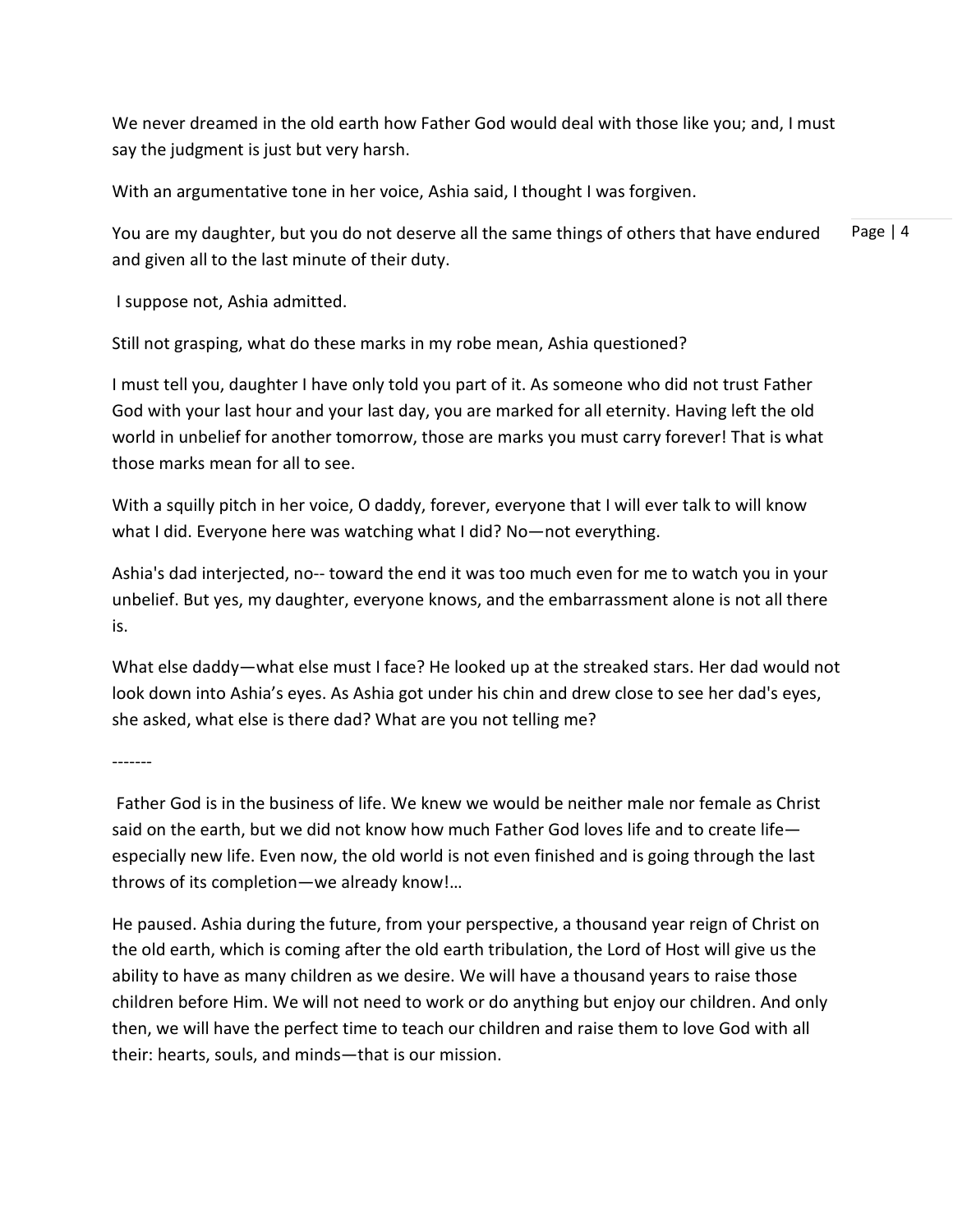I do not know if we will just go out into a field and pick a stone and call that stone by the name of our child, or if Father God will just give us the older method of creating in His image, but it will come.

Didn't Jesus say, "if they -- we -- keep quiet, the stones will cry out."

Page | 5

Ashia's father continued. If we don't or can't praise God, the stones of the field will! (paraphrased) **Luke 19:29-40 "**The scripture says the righteous will have a quiver full of children, and that has not yet been fulfilled in the old earth. Another scripture indicates the old earth will be completely repopulated during the reign of Christ with as many as the sands in the sea.

How does this affect me, Ashia asked?

My daughter, I know how much you love children and have always wanted your own children. I know the loneliness of earth is what drove you to that medication combination that so blinded your mind.

Yes, she said, that is true.

He continued, But, It is the judgment of the Lord that those who bow out of the old earth life illegally will never be permitted to have children of their own.

No –No –No that is not fair, Ashia exclaimed!-- It is just not fair. As they bantered back and forth, he said, is it not perfect justice my daughter?

With a very soft tone, he looked down on her as Ashia looked away absorbing her new eternal truth. Isn't it perfect justice, he said?

"Why"—as tears began to flow – Ashia asked with a long pause—I thought we wouldn't cry in Heaven?

Then Ashia realized that people are still so much like they were in the old world—that was why so few will be chosen.

As she began to only look at the ground, "Why"—Ashia questioned again? This was my greatest desire to have my own family and my own children. When I thought I could not have a family on earth—that was when I chose to come home early in the first place! On the old earth, it was all I ever wanted! And now you are telling me I carry this dishonor for all eternity on my cloths, and I can't have children.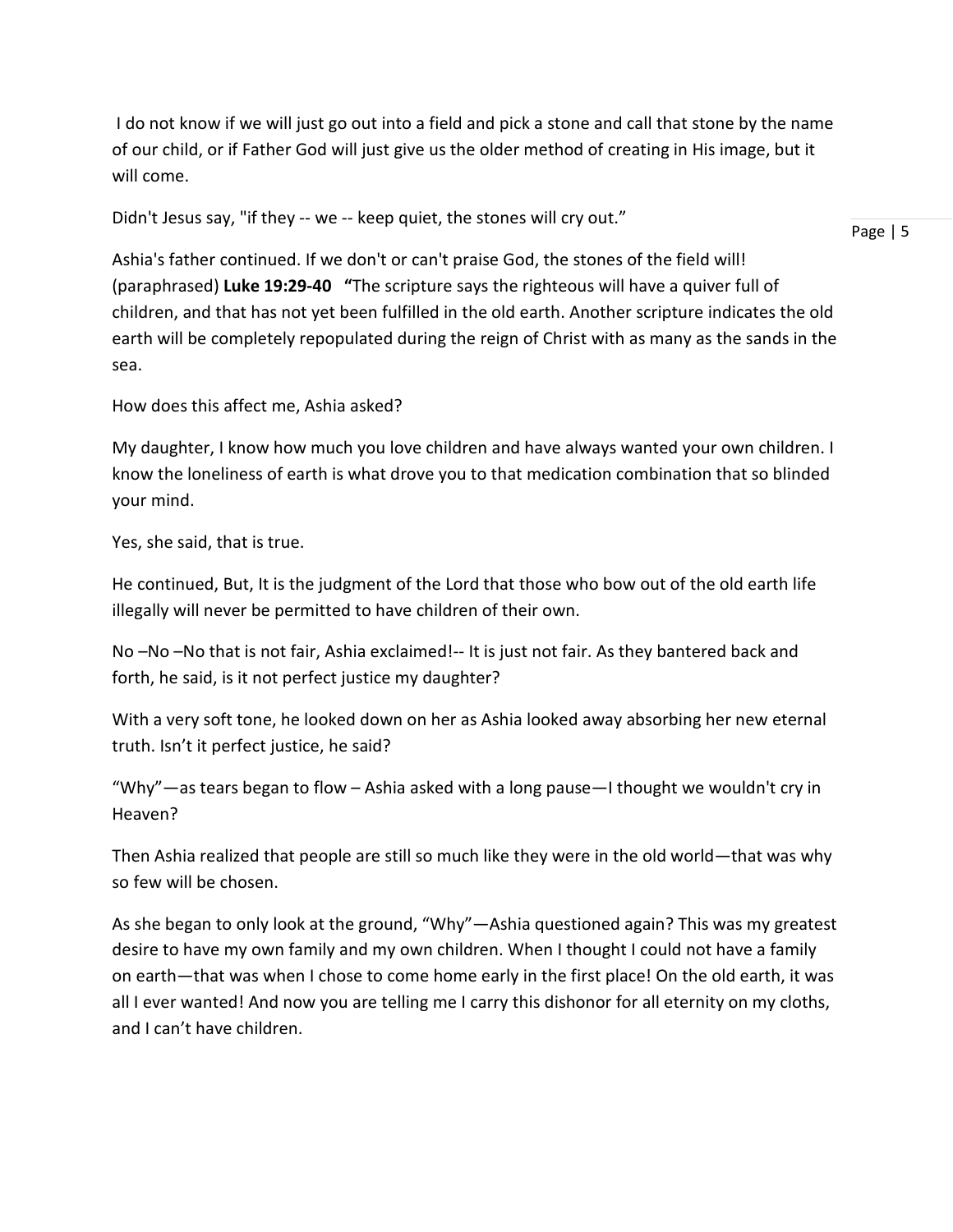Yes my daughter that is why I came first before the rest of your friends and family. Daughter, the bible reveals plainly that Christ declares, "I go to prepare a place for you, and your reward is with me!" Father God promised a just reward."

Page | 6 As Ashia's dad said this, he reached out to hold his beautiful daughter so tight he lifted her from the street of pure clear gold. Ashia trembled and cried out kicking in the air muttering softly, it is too much for me. I want to go back and do it again.

Ashia's dad said --you cannot go back.

## "Why," Ashia asked?

He communicated again, because you have seen the Glory of the Lord and cannot live by faith any longer, you cannot go back. As her mentor counseled her, Ashia's dad explained, even the angels of Heaven that did not fall want to look into the promises of Abraham, but they are not allowed to roam the earth by faith having seen all the Glory of the Kingdom.

The earth is a harvest field for only those that live by faith. As he sat her genteelly down, Ashia's councilor stretched forth his hands toward the Kingdom saying, the earth was created to test the faith and hearts of those that believe having not seen this Glory. That is why it did not matter if mortal men made mistakes, and that is why mortal men are given unmerited favor by faith in Christ.

He continued, Ashia you can't live by faith and enjoy that unmerited blind favor because you're here and have seen all of this. Do you understand why you can't go back to the earth? You would not be blindly trusting Father God's promises. As far as I know, there have been no exceptions.

You must stay. Ashia fell to the ground.

Only then realizing it for the first time she was standing on a street made of pure gold that was as transparent as glass with fire mixed inside. For a moment, Ashia was so distracted her tears began to dry. The reality of her new truth was still there.

She continued looking up at her councilor, it is too much for me! Why does the Lord now take from me my only desire?

Even as Ashia asked this, she knew what her dad had told her was the truth and that she understood her shame and the divinity and justice of the Lord's judgment against her.

Yet, still not willing to accept this new eternal truth Ashia wanted to disagree. With eternal patience and a true loving spirit, he continued,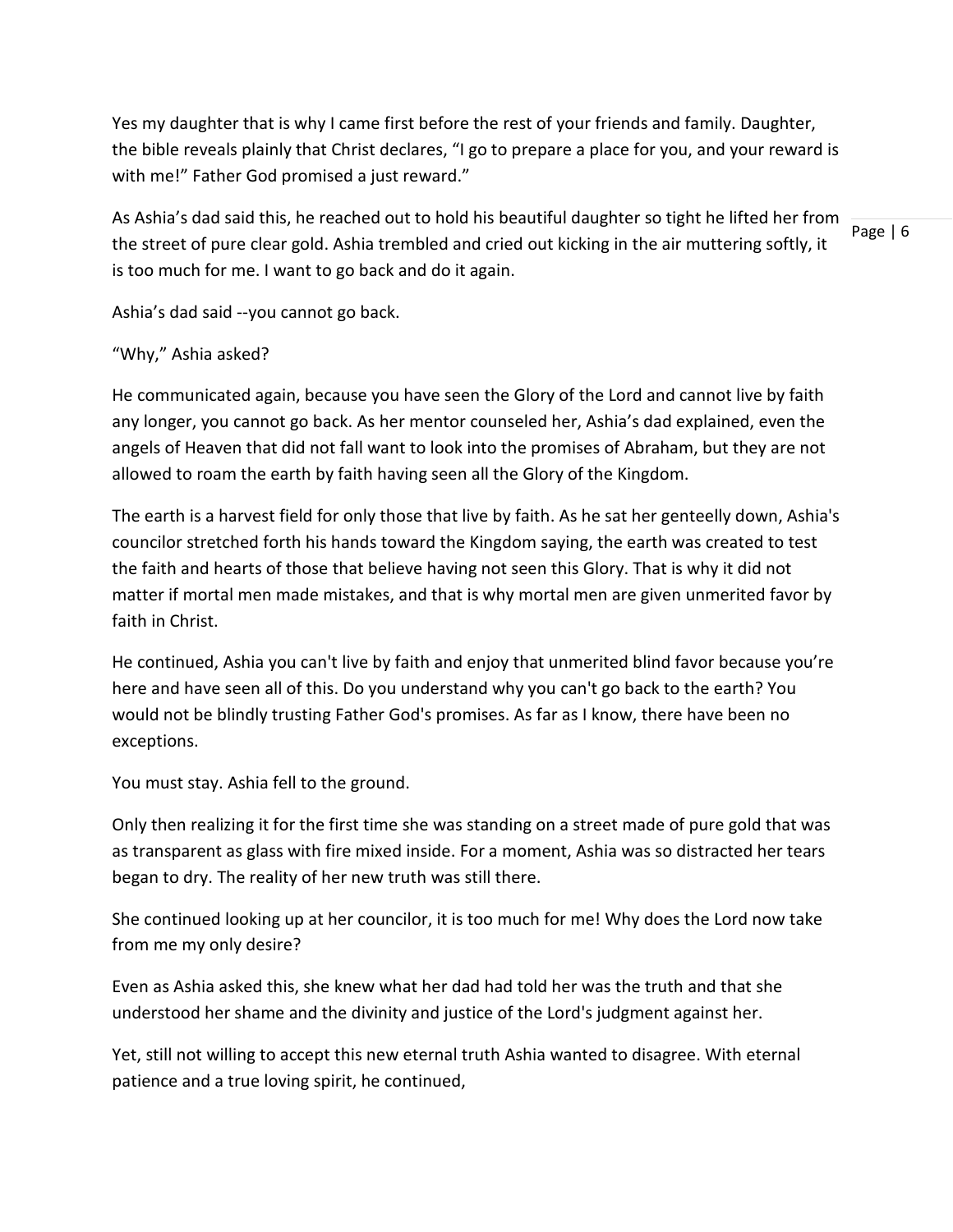Ashia, before you can cross over into the river of life and to the other side, you must accept this judgment of the Lord that is against you – and that this judgment is just and fair. Ashia it is fair.

You just don't see it yet.

How is this fair," Ashia asked?

In the old earth when you bowed out and pushed the blessed ejection button, you left Father God's children that needed to be told of Him and His truths. There were so many you could have loved by faith, and some were lost which you never met, and they never knew the truth because you were not there to love them!

O no, it can't be true? Ashia began to tremble with a new revelation. ---It just can't be true!

Yes my daughter—it is true. Now because you left Father God's children abandoning the battle line of love and having left your duty, this is His judgment on you—that you do not raise children of your own during the thousand-year reign of Christ, which was prophesied of old.

#### But it is too much, Ashia said!

No dear daughter that I love, it is not too much; it is fair. Your act of leaving the old earth too early and without permission not only affected the life Father God had planned for you, but it also affected for all eternity lives you could have loved and supported. You just could not see it.

I did not know this, Ashia said. Since you love children and craved always to love them and have them, Father God will let you help raise others children during the thousand year reign of Christ on earth—until Lucifer is loosed to test them.

What, Ashia said? I don't believe what you just said. Ashia's voice became more like a high pitch squeal.

Daddy, do you know what that dog is doing to the old earth right now?

She continued in saying, if my chest were a canon, I would explode it on Lucifer for all he has done to the people of the earth in keeping them blind to this Kingdom.

Ashia's dad said, Father God would not release him in the future if it were not absolutely necessary. Yes, daughter the game of life is all too serious. Father God will release Lucifer on the earth, again, after the reign of Christ.

We have much work and love to share to those that have not decided to truly trust in the Father of Life.

Ashia asked, why would the Lord loose Lucifer after the thousand-year reign of Christ?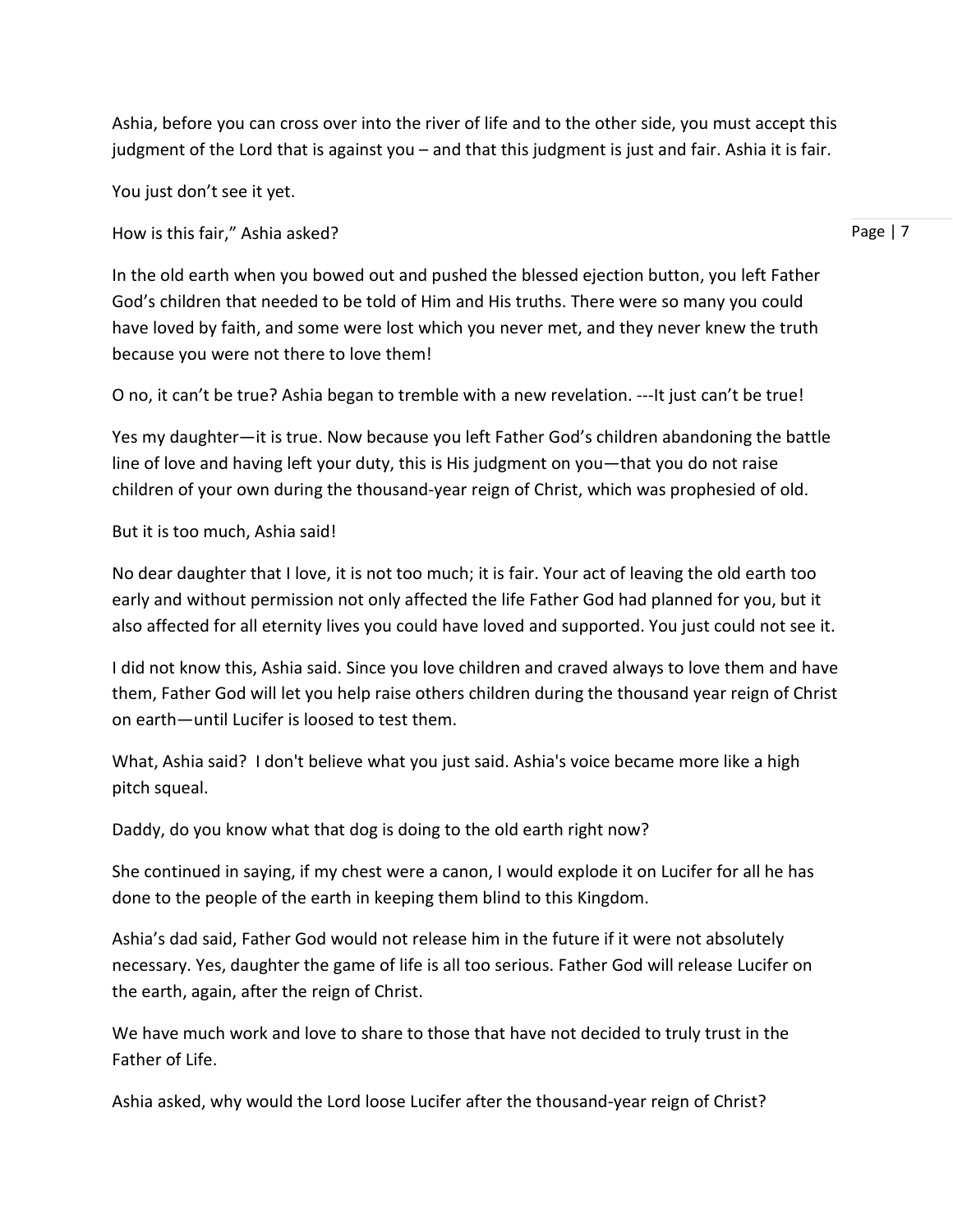That does not make any sense!

 $\overline{\phantom{a}}$ 

For that matter, why was Lucifer on earth in the first place?

Actually it does make sense daughter that I love. Everyone before now and that will ever be, has been and will be—tested in the fire of life to decide who and what he- or- she will be forever. Father God saw Lucifer/Satan and a third of all the angels turn on Him in a perfect Heaven.

Page | 8

When Father God is done with the old earth, He will be done with it forever and the sin- anddeath of it. All things will be made new, and there will be no turning back ever again. You see loving and teaching children and people is our greatest duty.

Yes, Ashia admitted, it was my greatest duty on earth; I just was so hurt that so few truly loved me in return and that I had no family of my own.

Dad I was so sick. My medications blinded me so completely.

I know my daughter, but you see—the judgment of the Lord on you is just. You failed to stay on the old earth and love His children so He will only allow you to have limited access to His future children. You can never have the title of mother. You will never have that title, and it is a just judgment.

Finally giving in to this new eternal truth, Ashia acknowledged, I know daddy.

I just wish I could go back and make it right on the old earth. You can't my daughter. You must live by faith having not seen the Glory of the Kingdom to be justified and to be on earth.

Letting you see all this—and then to let you return totally negates everything Christ died to see you experience and choose by faith. While standing in the Glory and presence of our Heavenly Father's Kingdom, Lucifer and all his minions rebelled only once—they died.

I know daddy. I just wish there was a way I could go back and make it right. Ashia asked, you're saying for every being ever made in the image of God, they will choose between life- anddeath.

Yes, my daughter. And due to that, Lucifer will be loosed for a time- a time- and a half a time- to deceive the nations—after the end of the thousand-year reign of Christ. But first the old earth age will be complete with a tribulation period, by which, slew foot will march the armies of the world on Israel. Then Jesus or should I say Yeshua will reign on the earth, as said, for a thousand years with a rod of iron…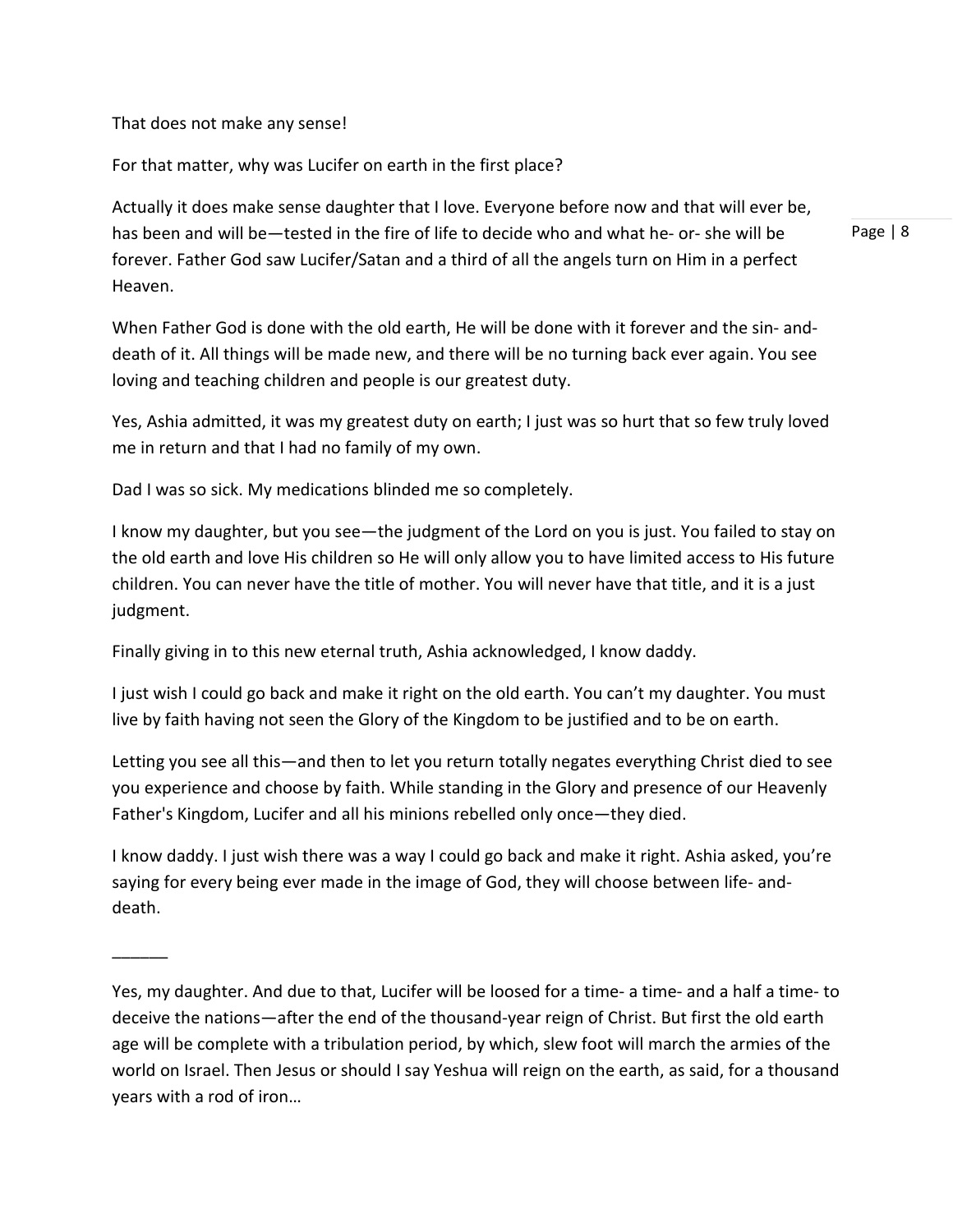Does not the scripture reveal, "A man will be considered young if he dies at one-hundred and fifty years old?" That older yet younger rebellious man has not lived on the earth. Only in the reign of Christ will a rebellious man at that age live.

Then Lucifer will be loosed AGAIN marching armies of darkness on the city of God. He will not have learned much. He only comes to: kill, steal, and destroy. If he had been more than a murder, he would have had enough sense not to murder the Lord of Glory on the cross. Deceit and death is all he knows. Then and only then, will all tears be whipped away. Only after Lucifer is loosed after the one-thousand year reign of Christ will there be a new Heaven and a new earth. But Ashia it is still worse."

As Ashia surrendered to her new eternal truths accepting and saying, I know daddy, I will bare this mark of a coward on my cloths, and everyone will know I bowed out of the old earth before my time, and I will never be a mother to my own children. What more judgment must there be for me? The judgment is not for you my daughter.

Ashia's dad explained further: The final just judgment is for Father God himself.

Ashia asked, what are you saying? That is the most awful thing I have ever heard?

He explained, it was a deeply hidden mystery to those on the old earth, but Father God has already made another judgment upon himself.

#### What is it daddy?

He continued, some said in the old earth, if Father God was just why does He allow things to be the way they are?

The answer was Father God wanted a peculiar people—a royal priesthood—a chosen nation unto Himself. So He waited for the fruit of the earth, and He let the tares and the wheat grow up together. Therefore, the correct answer is this.

Father God allowed things to be the way it is on earth because of love. And, because of love, Father God has determined an end to the old earth life and time and all its choices.

What are you trying to tell me daddy, Ashia said?

Concerning Father God, you already know, after the old earth tribulation and then after the reign of Christ for a thousand years, Lucifer is loosed upon the nations so that all who had not chosen life or death will have an opportunity to choose between- life or - death. **Deuteronomy 30:19** All this is true, but that is not the end.

What is the end of it all dad, Ashia said?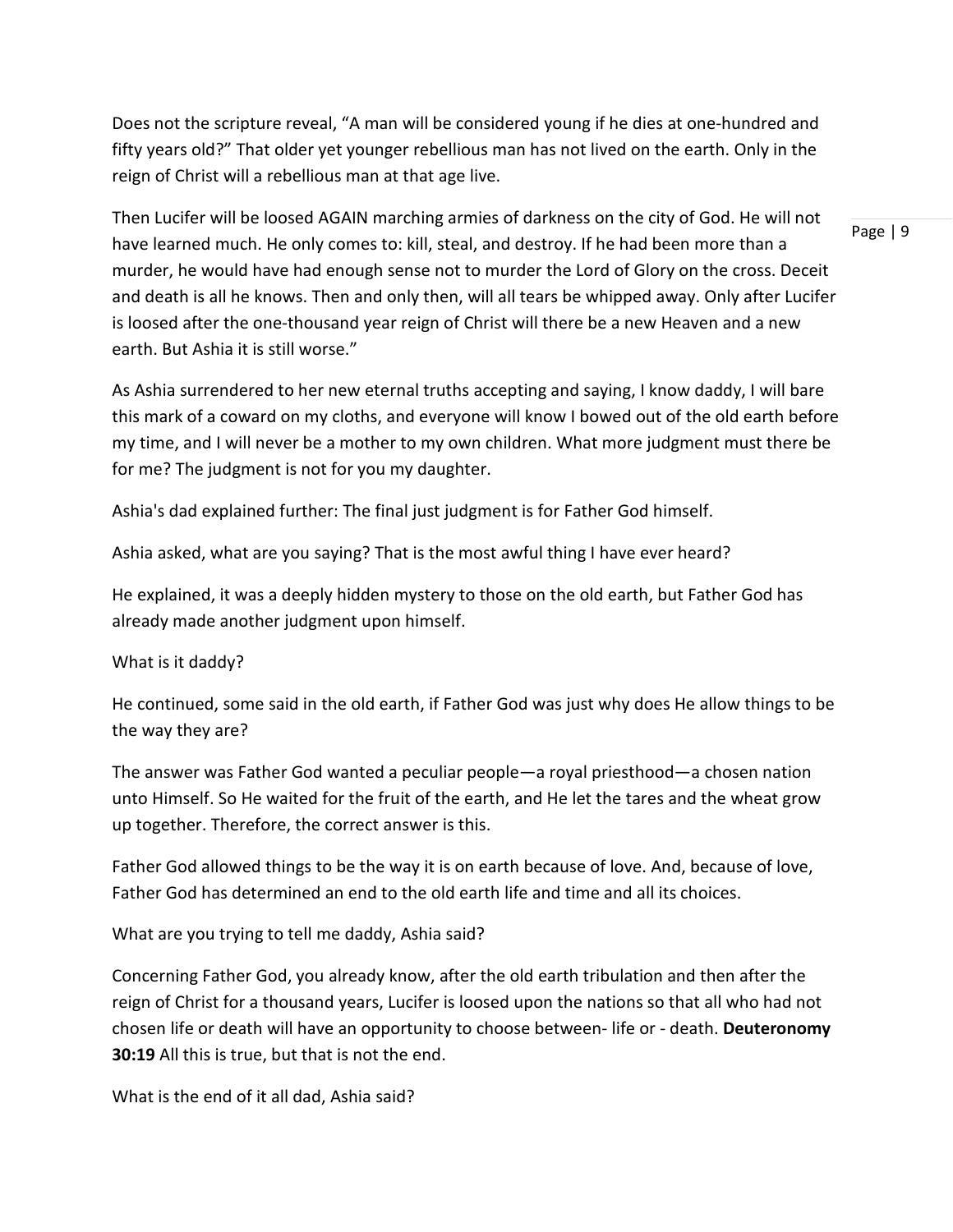Every being that has ever been or will ever be that is born in the image of God must choose Christ's way of living and if need be sacrificing, or they must choose the selfish way of the antichrist like Lucifer and all the fallen angels. In essence, every child must eventually choose someday between life and death. My daughter, Father God will not continually forever create in His image. The number of the children of God is a finite number. Though a multitude, the children of God are not an eternal number.

Page | 10

If Father kept creating in His image, the fall of Lucifer and his minions would be eternally perpetual. It is a statistical fact, of one in ten or one in one million—someone will choose darkness and reject the Father of Life. As said, the Father will stop making children in His image.

Daughter, you never really understood how precious you are to me or to the rest of the host of heaven, and you certainly never understood just how important you are to your loving Heavenly Father!

You see—if Father God continued to forever create in His image, then for every being ever created in His image, there would still have to be a time of choice and opportunity to choose.

He said in **Deuteronomy 30:19** : "I set today, life and death, before you. As for me, I would that you choose life, but you must choose."

My daughter everyone must choose to love God or to reject Him. So—the choice Father God has to make is simple. Stop making man in His image or the fall will continue on through the ages to come.

Ashia proclaimed, No—the Father must not stop creating life in His image! O daddy, Father God loves to create as much as I would love to create life. That is so sad! I think that is the saddest thing I have ever heard.

With more tears flowing down Ashia's face—her dad continued, saying, Father God will make His womb of life barren for the sake of the lost or should I say those that would be lost!

Ashia stammered and stuttered and turned to walk away—she turned with her finger held high between her dad and the truth saying—this is too much for me, Ashia said! I cannot imagine being barren nor can I imagine Father God becoming barren or His stopping at creating new life.

Ashia wanted to run from the truth, but she knew it was the truth. She began to shake like a leaf in the wind and weep like a mother who lost a child. Her dad continued, for the sake of peace, Father God will stop making children that could choose badly.

Ashia's dad interrupted with his own personal opinion saying— "most of us in Heaven do have a problem with this judgment of Father God to stop making in His image, but we know He is just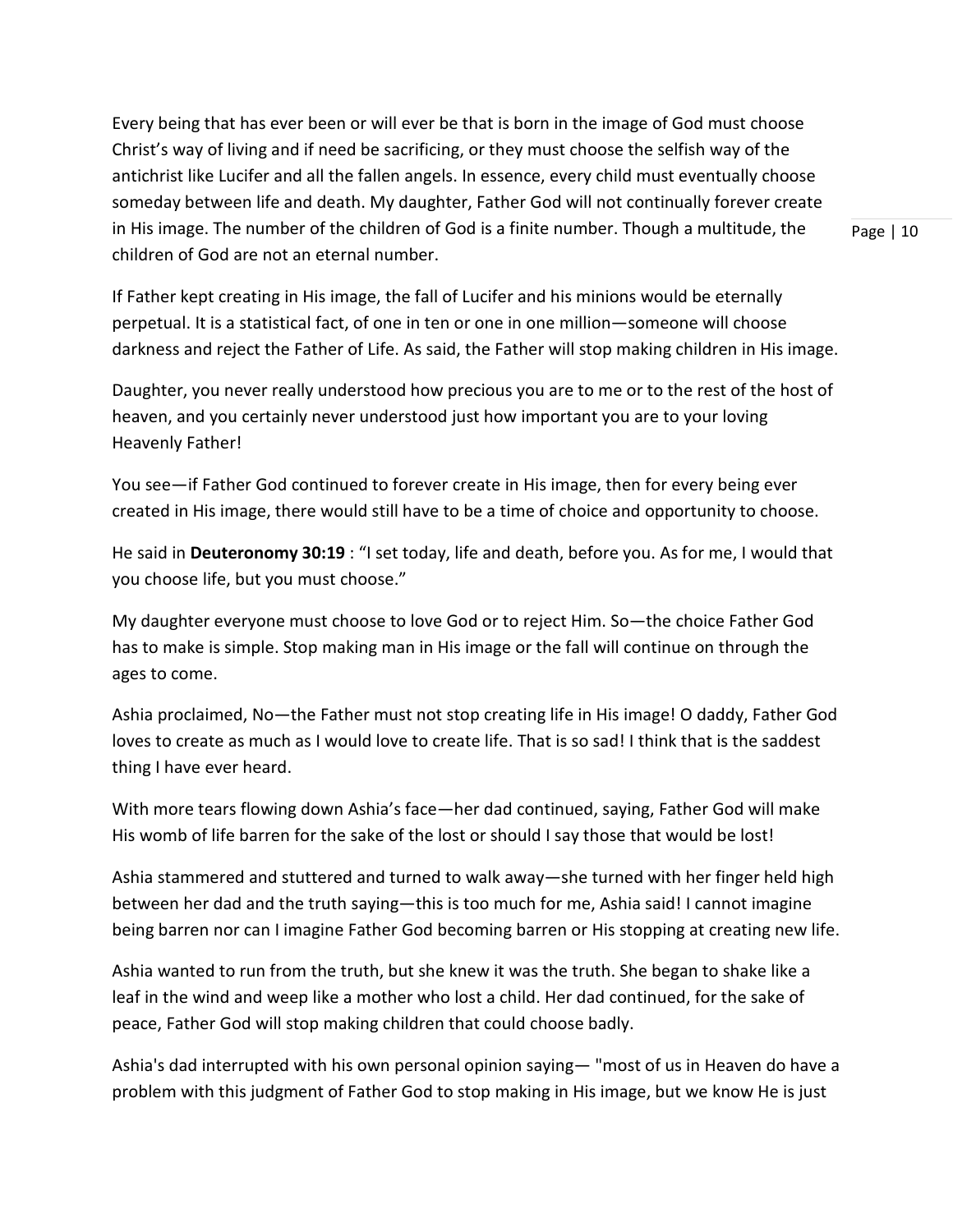and good and right." It seems like the Father of Life did nothing wrong but must still pay in some way for the fallen's actions.

It is a shame.

What do you mean daddy, with tears streaming from both of them concerning this heart wrenching revelation?

Page | 11

So many on the old earth wanted to indict Father God, but they never understood that He would someday stop making man in His image and in essence stop creating new life. So many on the old earth never understood how much it wounds the Father's love every time someone rejects His love. Lucifer has done so much damage. Only eternity will ever measure how deeply Lucifer has hurt the Father, nor how much suffering Lucifer has caused for all eternity. (Pause/Selah)

We would have been better off to have never understood the opposite of life and love. O the vanity, the loss Lucifer and his minions have created—this is a sad revelation. It should have never have been so.

The Father of life knew all along what darkness was and refused to court it, but He also knew someone would cross the line and put Christ on the cross from before the foundations of the world. **1 Peter :1 :19-20** From eons ago and to come, creation could have existed without any understanding of darkness or death if we creation had just left Pandora's mythological box closed.

Daddy, I did not know my staying on the earth and loving others was my only real job. I did not understand that loving others into Father God's Kingdom was that important. I should have stayed where Father God put me and loved everyone no matter what the cost. Even if no one ever loved me truly in return, I should have stayed where I belonged. I wish a thousand wishes that I could go back now.

Daddy, is there any way I can go back and make things right? Daddy is there any way I can add one living soul to the list of names in the book of life that is to be all too short? There are so many in the old earth I could tell about this place and the fact the children of God are not to be an infinite number.

Christ died for the whole world and only so few are being chosen or even bother to come out of darkness. I am willing to accept the judgment against me, (I know I will not be a mom.) but I do want to go back for those that don't know the truth. We all have such a great responsibility to support each other and love each other and to love Father God.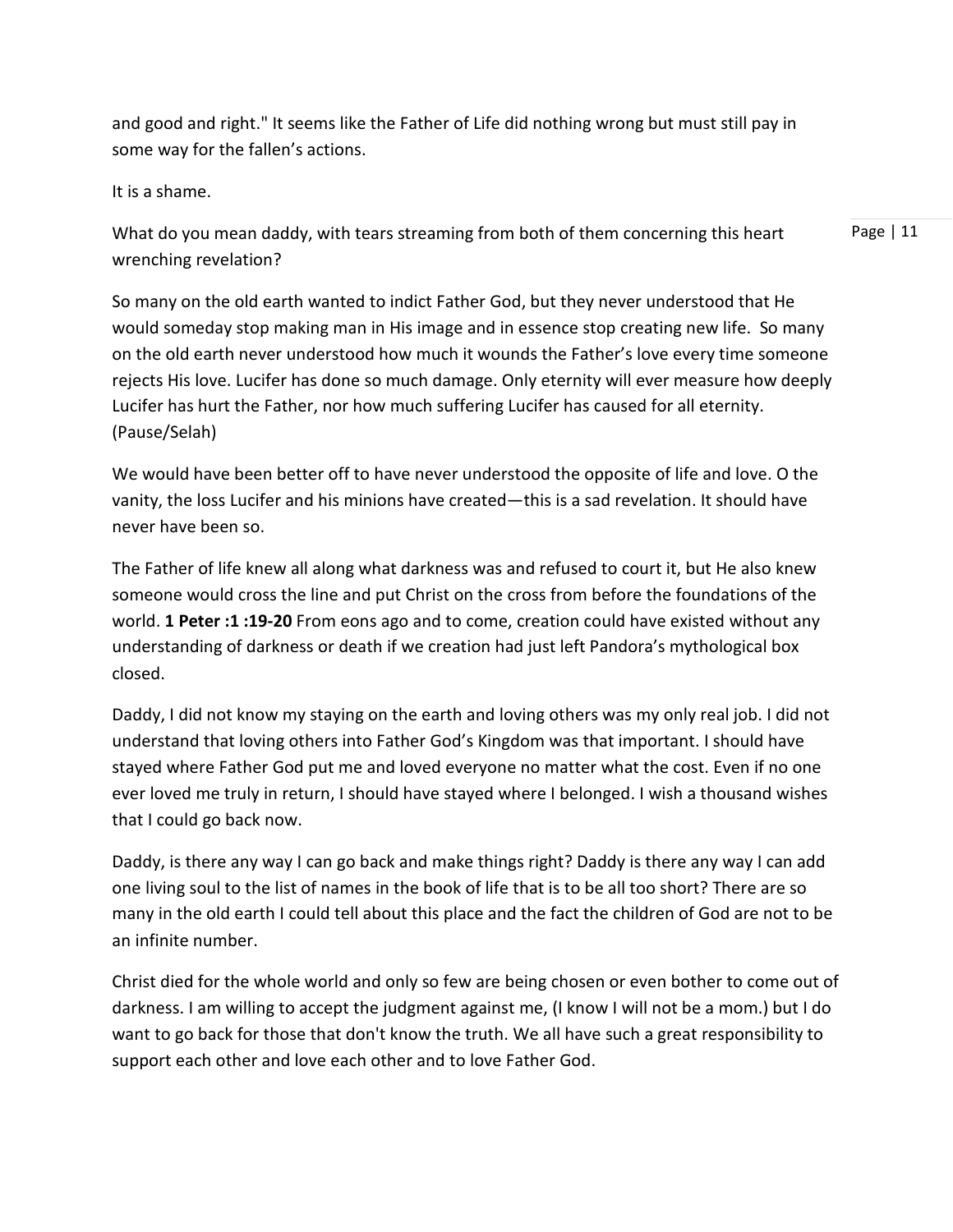Ashia's dad responded, yes, my daughter, there was a great responsibility for you on the old earth, but you abandoned your post prematurely. As far as I know, there is no turning back. You must live eternally with your decision and your shame and the just judgment that is against you.

At that moment, Ashia turned.

-------

What shock!

Christ appeared before them both.

My Lord—Ashia said, as she fell to her knees.

Ashia began to wipe the feet of Christ with her tears and her hair without any control or intention of stopping—since she loved Him so much and she had been forgiven for so much.

Before the Lord reached down to Ashia and lifted her to her feet, she could see the scars on His feet where the spikes went so deep. As the Lord lifted Ashia to her feet by her shoulders, she looked at His wrist. The holes where the stakes were driven were there. His eyes were as a flame of fire, He was as bright as a morning star, but His tone was as bronze and a beautiful bronze indeed. Ashia thought for a moment as to how beautiful Emanuel really was yet we esteemed him not **Isaiah 53,** and then she realized God would carry the scars on His body forever, which was the price for reaching out to man.

She mussed in her heart, all religions on the old earth are men reaching out to God. Christ did not come to the world to bring religion; He came to the world to bring His Kingdom of love, peace, power, and most importantly relationship.

At first Ashia could not look at Him in the face, she turned away—He was too beautiful. In defense, Ashia's hands were raised between the beauty of her Maker and her eyes.

Then slowly she could absorb His presence. As tears poured from her face she looked up at her savior and said, Lord I am so sorry. I just wanted to come home. I misunderstood my duty.

The Lord of all smiled at her and said --My child, there is a way for you to go back!

In fact, it is more important than you can possibly imagine that you go back, but if you go back, you must live by faith having not ever seen Me or My Kingdom.

As Christ the Messiah pulled Ashia's long blond hair back soaked in her tears, and He wiped her tears from her face, Yeshua/Savior continued saying: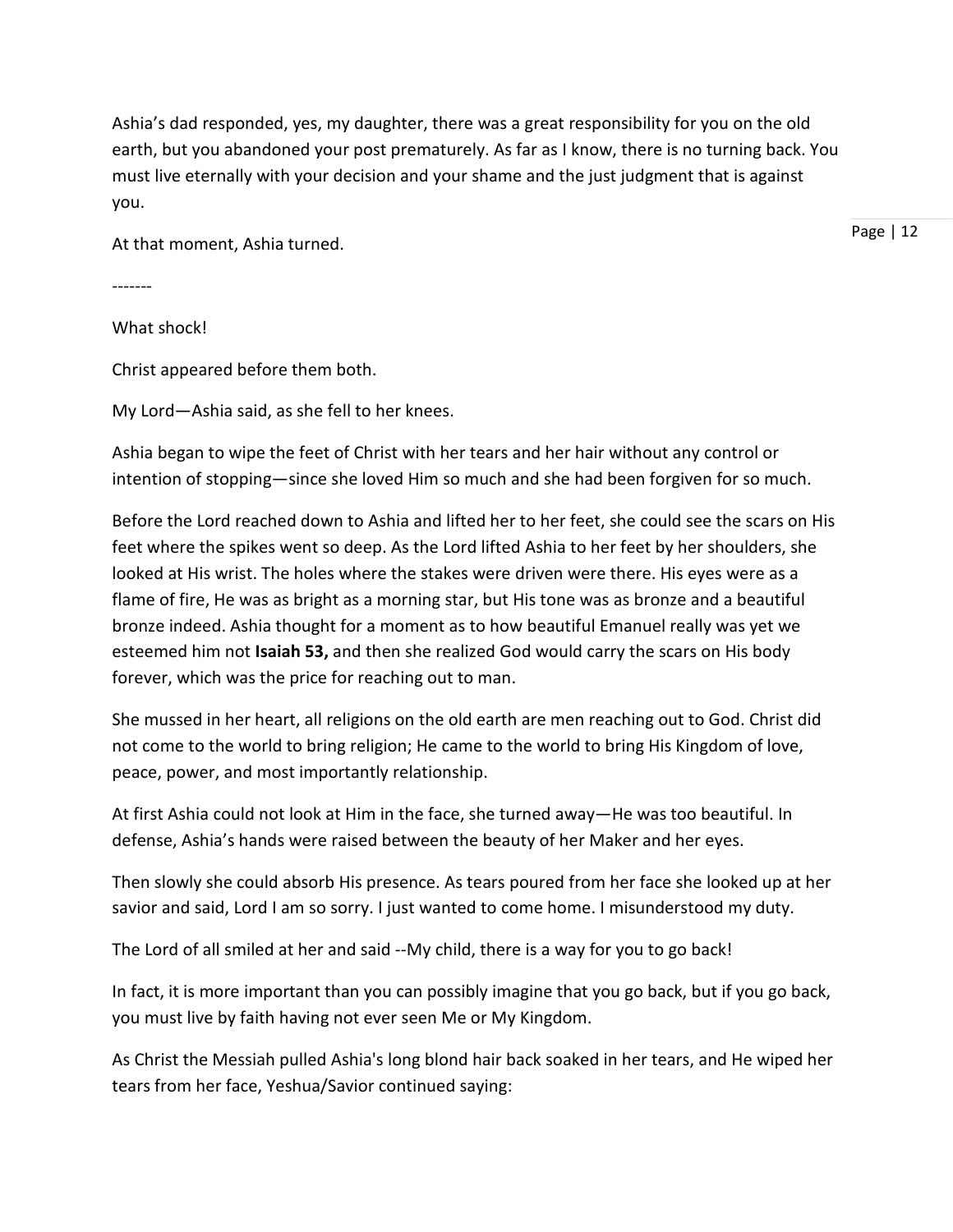Everything you have learned here will be wiped from your memory. You must live as if you never saw or heard these great things. The only thing I will leave you with is the knowledge, my little one, that your life is more important than you can possibly imagine, and that you must do your duty to love as many as you can!

Ashia promised, I will Lord. I will go back.

Page | 13

But I must ask—what I have done in coming here too early, well—will it be forgotten forever?

Yes, my child. I will give you a fresh start because I love you, and I know how much you want to have a quiver full of children of your own before me. And I want you to know, in your time, you will be a wonderful mother. Ashia turned to her dad, which was prepared to escort her into eternity's Heaven..

Ashia's dad said, Go back my daughter, I will be here when you return.

And I will help you raise your children during the thousand year reign of Christ—a full quiver full of children.

In that moment, Ashia arose from her sound eternal sleep.

She leaped from her bed having remembered only a sense of the eternal and the importance of her life.

O my, Ashia said, Was that a dream?

She turned and looked at the room. It was her room on the old earth. I must be back in time on the old earth. I know I heard something.

I know I saw something," she spoke. I must have been at the doorstep of Heaven, but I was sent back or was I …

O I just can't remember exactly!

As Ashia turned, she saw the pills by her bedside. The bottle was empty. O my Lord, it is true. I took them last night. I should not have done that, Ashia thought!

Another chance, I have been given another opportunity Ashia spoke softly. Who will I tell what I know—who will believe me that there is far more to this life than the here and now? She thought inwardly, The eternal truths are all so real.

I will do my duty to love as many as I can! But I must ask, was it all a dream or was it real? Ashia thought—she was still not sure if it was just a dream, but the pills were all gone!